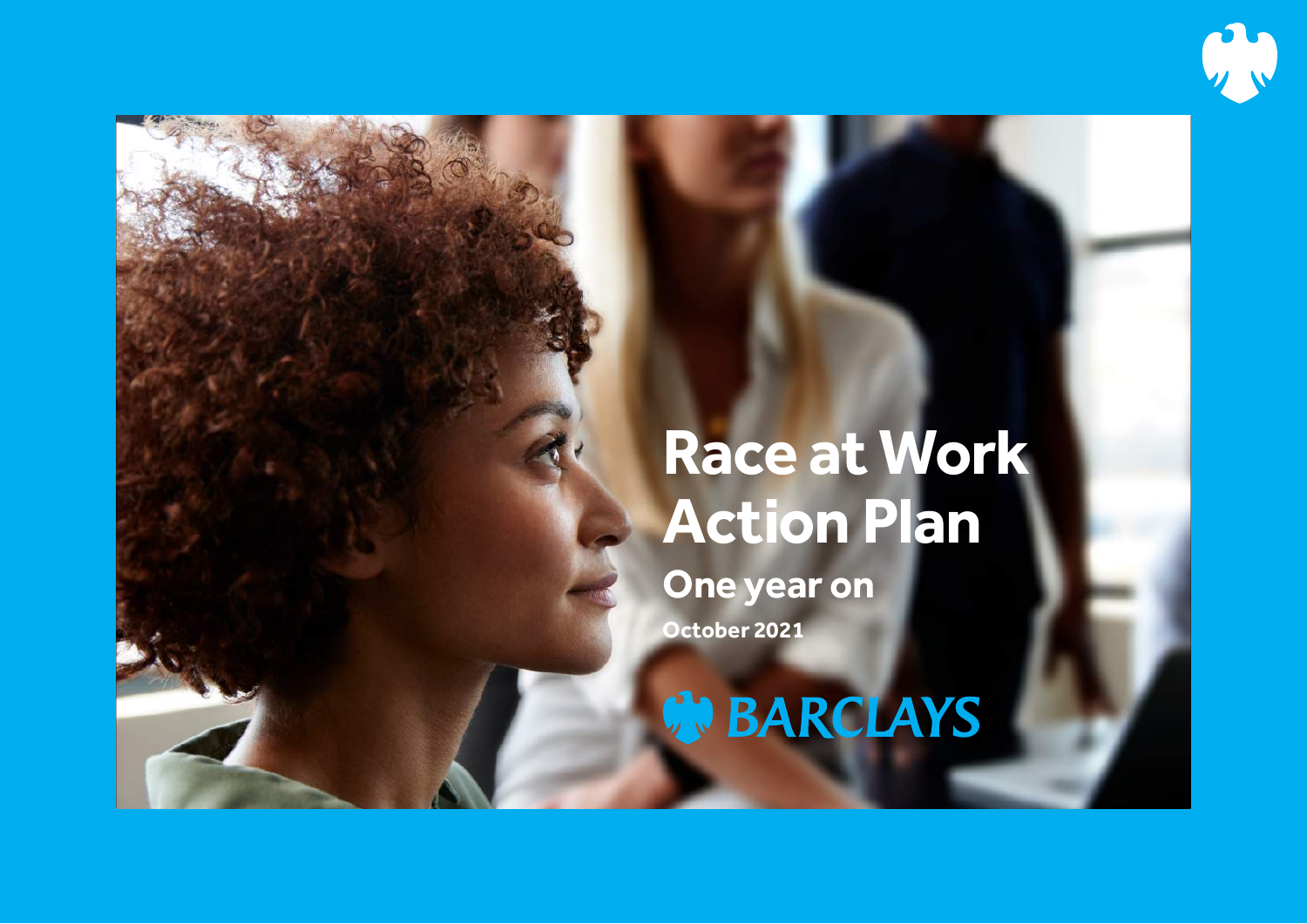## **Through the Race at Work Action Plan Barclays is focusing its efforts across four areas:**

- **• Increasing the number of under-represented minority employees it hires**
- **• Providing more Black and ethnically diverse colleagues with access to career and development opportunities**
- **• Creating a culture of allyship across the organisation**
- **• Being transparent about its Race at Work Ambitions and the outcomes the bank is trying to achieve**

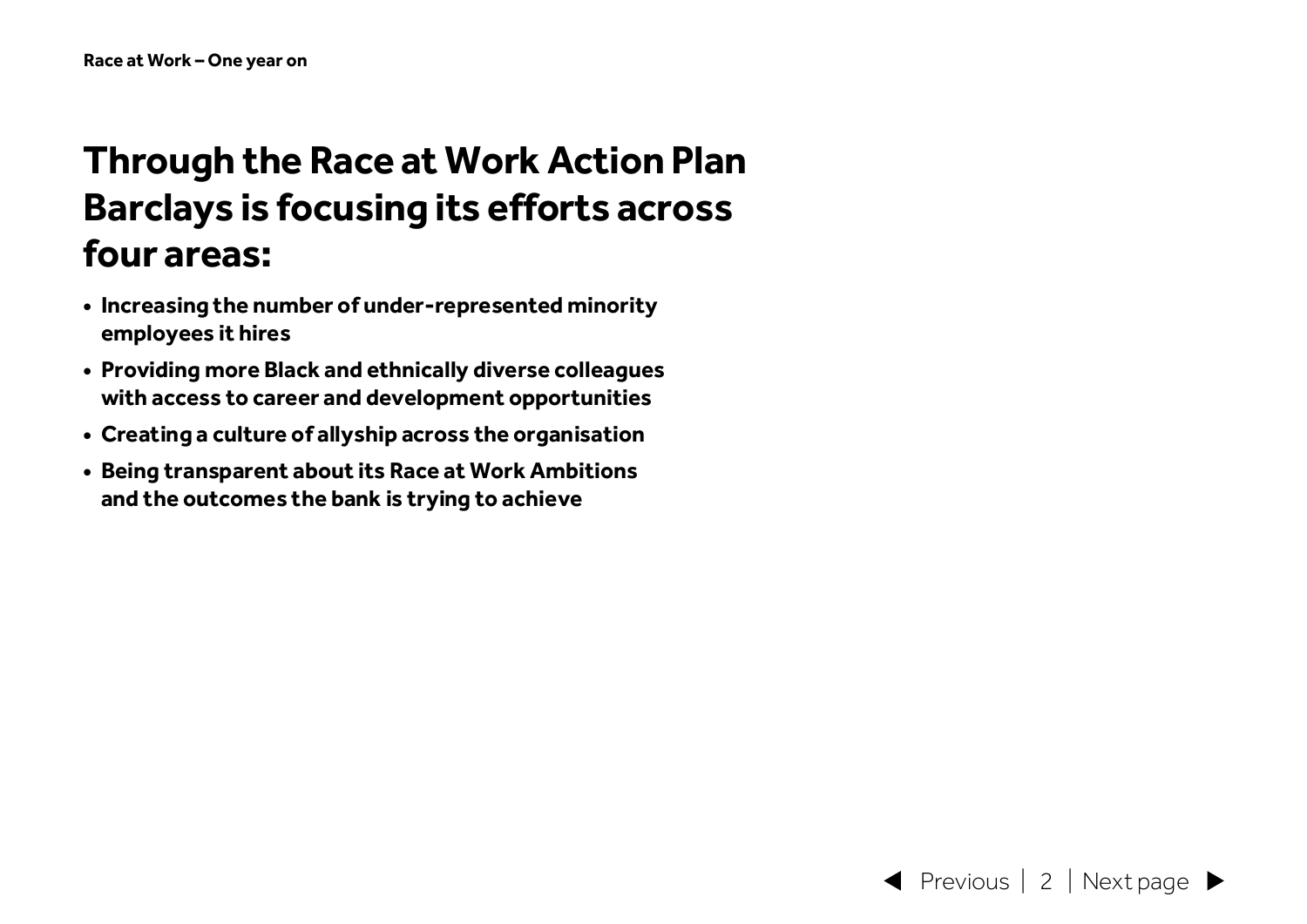### **Increasing the number of under-represented minority employees Barclays hires**

### **Actions set out in October 2020 Progress as at October 2021**

| <b>Enhance relationships with</b><br><b>Historically Black Colleges</b><br>and Universities in the US,<br>and their global equivalents | <b>Improve the diversity</b><br>of candidate slates for<br>open roles |
|----------------------------------------------------------------------------------------------------------------------------------------|-----------------------------------------------------------------------|
|                                                                                                                                        |                                                                       |
| <b>Proactively approach</b>                                                                                                            | <b>Launch specialised</b>                                             |

**Black professionals about opportunities at Barclays**

**Launch specialised career coaching for Black colleagues at VP level and below**

- Research and Market Mapping team established, now building a pipeline of Black professionals as potential candidates for Managing Director and Director roles
- Specialised career coaching service established for colleagues at VP level and below
- Grown relationships with early careers partners, including SEO in the UK and Modernguild in the US
- Expanded Discovery Programme, a global recruitment programme to attract high-achieving graduate candidates from under-represented groups

### **Providing more Black and ethnically diverse colleagues with access to career and development opportunities**

### **Actions set out in October 2020 Progress as at October 2021**

**Sponsor top Black Directors to support career progression**

**Provide Black colleagues with increased access to development programmes**

**Offer mentoring opportunities to Black colleagues at VP level and below**

- Momentum, a career development and sponsorship programme for ethnically diverse Directors, kicks off in October 2021
- Increased the participation of ethnically diverse colleagues in our flagship talent programmes for Directors and VPs and piloted Launchpad, a diverse talent programme for VPs
- Increased the number of ethnically diverse ex officio appointments on committees, and introduced mentoring and reverse mentoring pilots
- Sponsored STRETCH 2020 and 2021, a leading conference dedicated to the career progression of Black and ethnically diverse talent

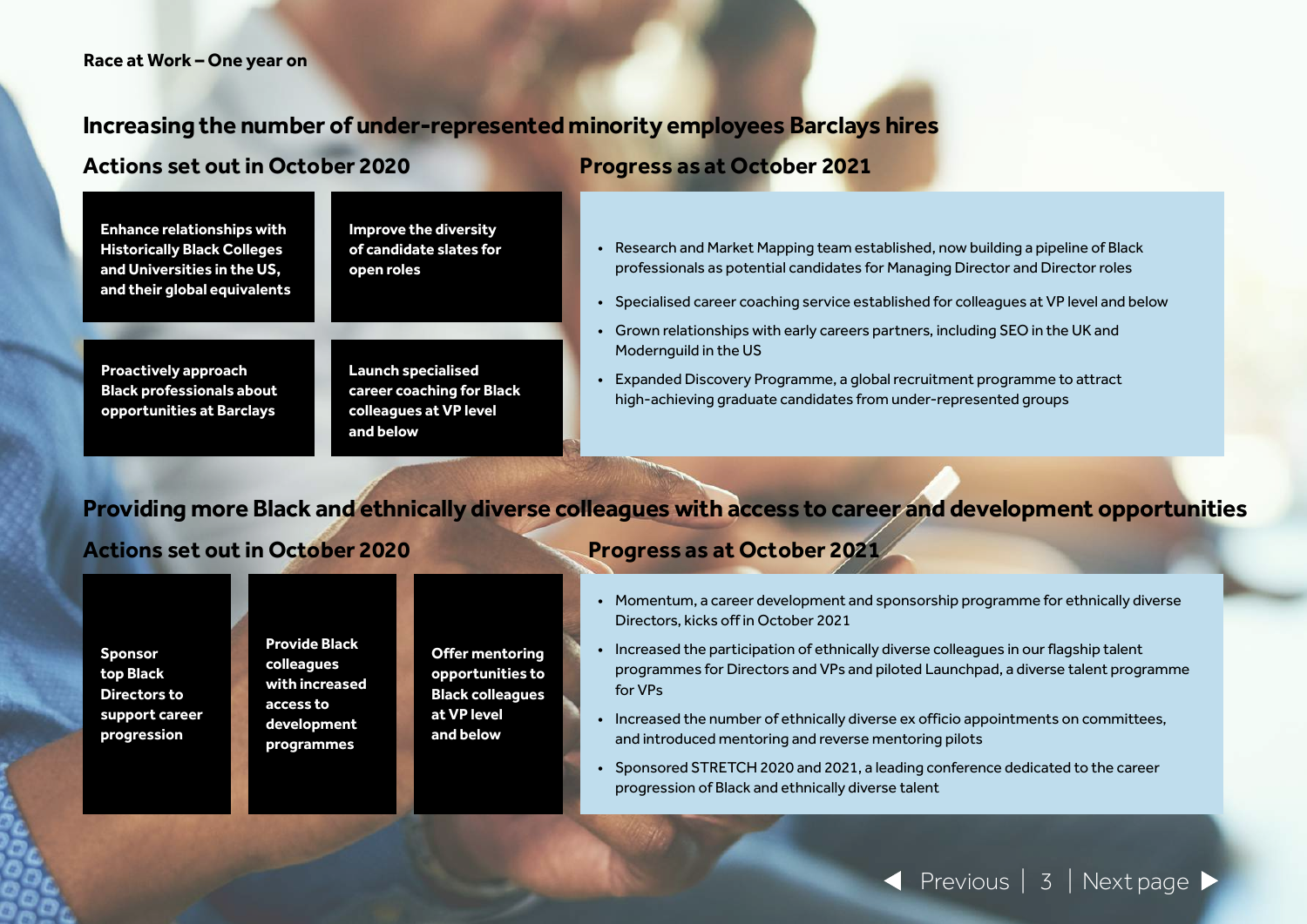### **Creating a culture of allyship across the organisation**

**Actions set out in October 2020 Progress as at October 2021** 

**Mandate thoughtprovoking training on Race for all colleagues**

**Increase support for allies to Black colleagues**

- New inclusion objective introduced for all colleagues
- Mandatory training on race assigned to all colleagues
- Thousands of leaders, line managers and colleagues participated in, and used, new allyship training and learning resources

### **Being transparent about the Race at Work Ambitions and the outcomes the bank is trying to achieve**

### **Actions set out in October 2020 Progress as at October 2021**

**Introduce enhanced ethnic diversity data to make evidence-based decisions**

**Use data to help set goals and measures**

**Continue to listen and take action based on colleague feedback and external research**

- Race at Work Ambitions introduced to close the gaps in the UK and US where some ethnicities are significantly under‑represented
- Ethnicity diversity reporting and heatmaps shared with senior leaders
- Race at Work Champions established in each business and function, empowered to deliver plans
- Annual Your View survey included diverse characteristics questions, including ethnicity, to help identify specific engagement insights from Black and ethnically diverse colleagues
- 'Count me in' emails sent directly to UK and US colleagues who have not previously disclosed their ethnicity information. Updating their information will help Barclays have a more accurate view of its ethnicity profile which is crucial to future Race at Work planning

Previous | 4 | Next page >